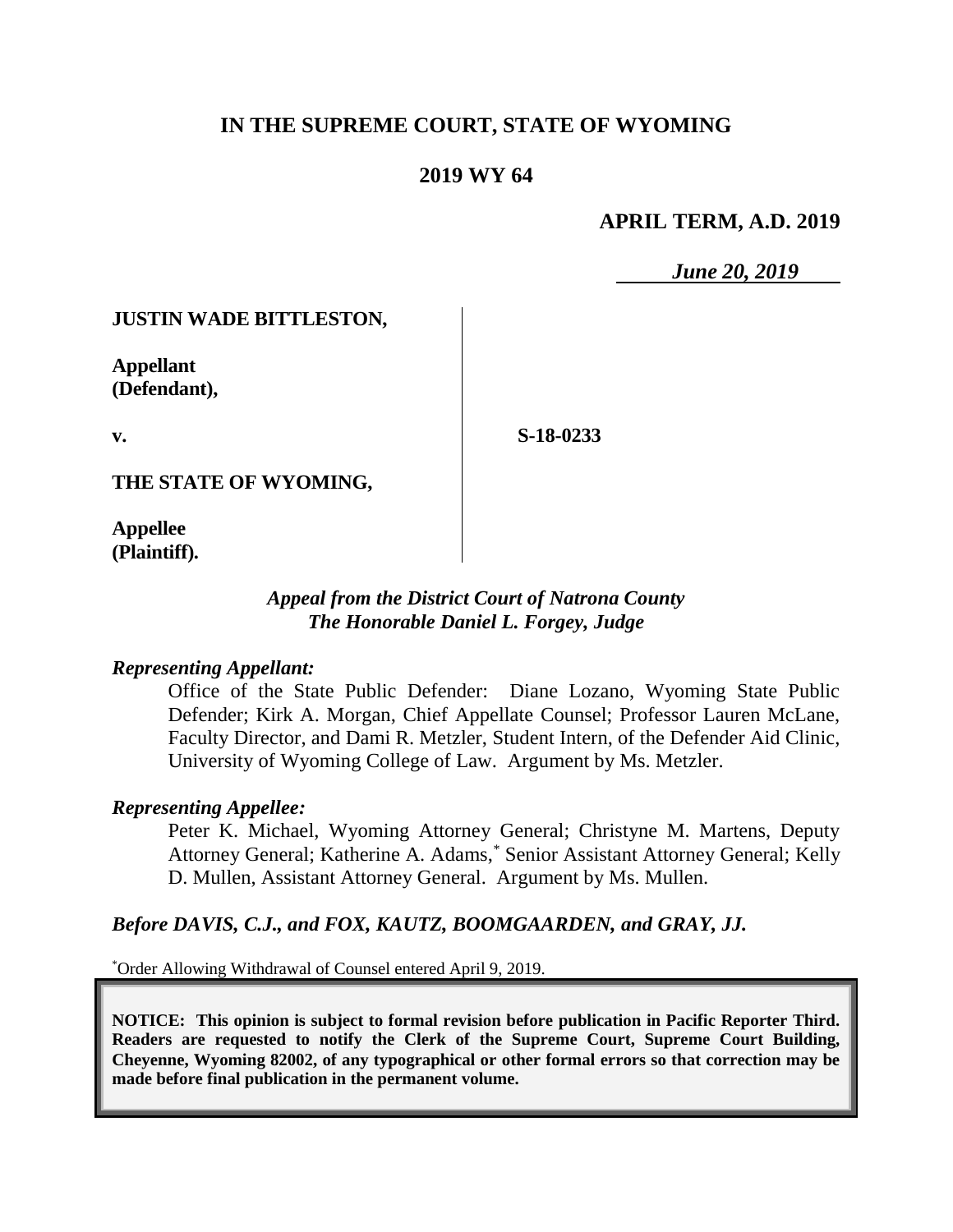### **DAVIS**, **Chief Justice**.

[¶1] Justin Bittleston appeals his convictions of one count each of felony stalking and burglary. He claims that statements he made during a traffic stop should have been suppressed because he was not given a *Miranda* warning, and that his counsel was ineffective for having failed to move for their suppression. He further contends that the district court abused its discretion under W.R.E. 403 by admitting body camera footage of the stop. Lastly, he contends that the evidence was insufficient to support his convictions. We affirm.

#### **ISSUES**

[¶2] Mr. Bittleston presents five issues on appeal, which we summarize and restate as follows:

> 1) Was Mr. Bittleston denied effective assistance of counsel when his counsel failed to move to suppress statements he made without a *Miranda* warning?

> 2) Should the district court have suppressed the statements Mr. Bittleston made without a *Miranda* warning sua sponte?

> 3) Did the district court abuse its discretion in admitting body camera footage of Mr. Bittleston's traffic stop?

> 4) Were Mr. Bittleston's convictions supported by sufficient evidence?

[¶3] The State responds to those issues and presents an additional question of whether Mr. Bittleston waived his *Miranda* claim by failing to raise it before the district court.

## **FACTS**

[¶4] Justin Bittleston and Kelley Skinner met on January 11, 2017 at the Beacon Club in Natrona County, where Ms. Skinner worked as a night manager and bartender. The two immediately began an intimate relationship, and he lived in her home for the next month and a half, aside from a week during that period when they were separated. On February 26, 2017, Ms. Skinner ended the relationship and removed Mr. Bittleston's belongings from her home. She broke the news to him while they were in her car, and he threw her house keys to the vehicle floor.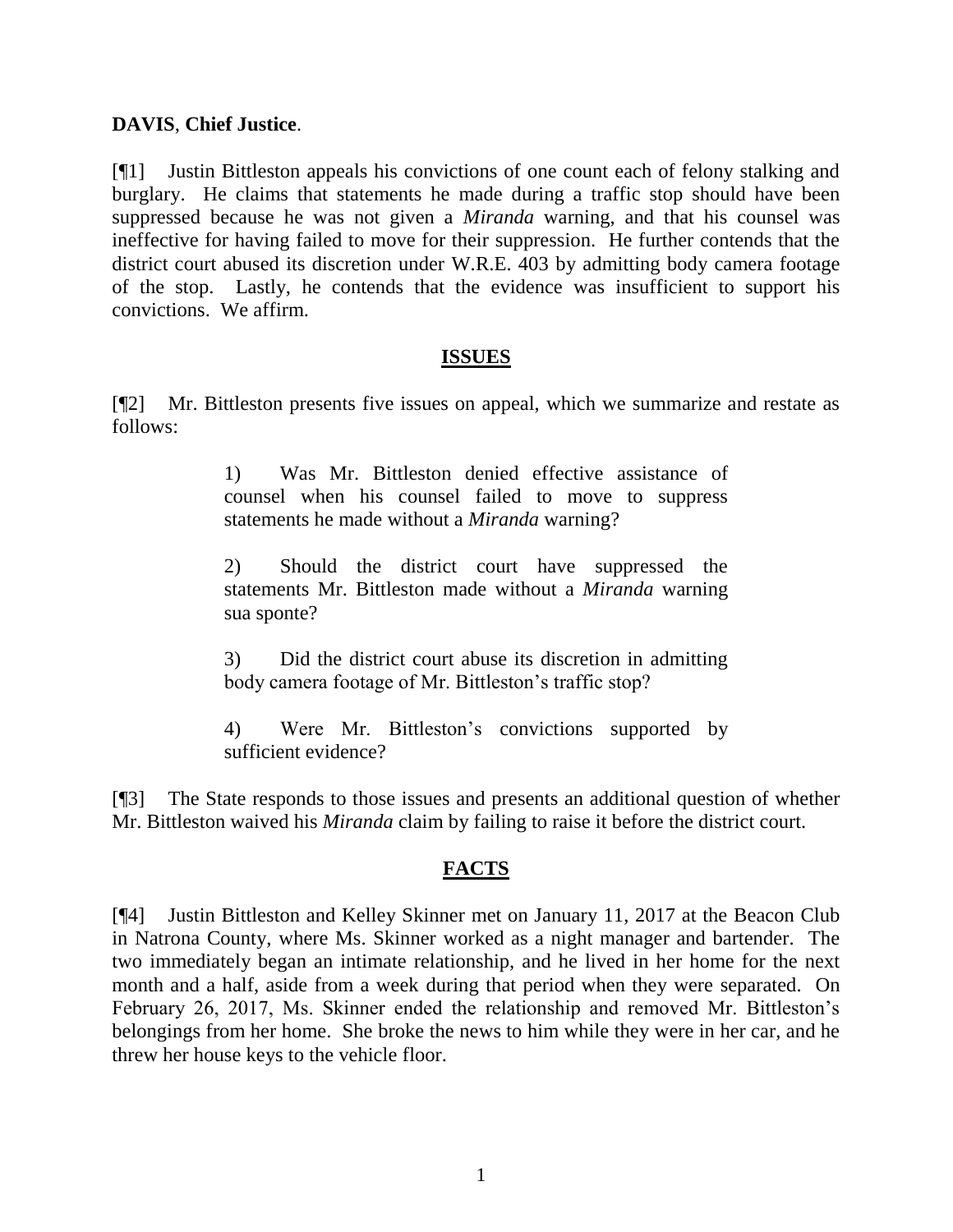[¶5] Within an hour, Mr. Bittleston began sending Ms. Skinner text messages, and over the next two weeks, he sent hundreds of those messages and also left numerous voicemails. Ms. Skinner described the text messages as follows:

> Q. Was he texting you the same kind of things after you broke up that he was before?

A. No.

Q. How were they different?

A. Threatening, derogatory, disrespectful, mean.

Q. Do you remember any specific language of these texts that were happening early on?

A. "Language" as in?

Q. The contents of the texts.

A. Yeah. Just asking me if this is what I wanted to do. You're going to be sorry. You better make sure that this is what you want. Calling me names.

Q. What names?

A. Cunt, whore, slut, you know, bitch, whatever, you know.

And then he would turn around and say, I love you. I don't want to do this. And then he would say, you – you know, You fucking whore. And it just would go from one – from nice to not nice, you know, back and forth.

Q. Now, when this was happening, were you responding to these texts?

A. At first, I was, because I told – I didn't want him bothering me anymore.

Q. So what would you say in your response?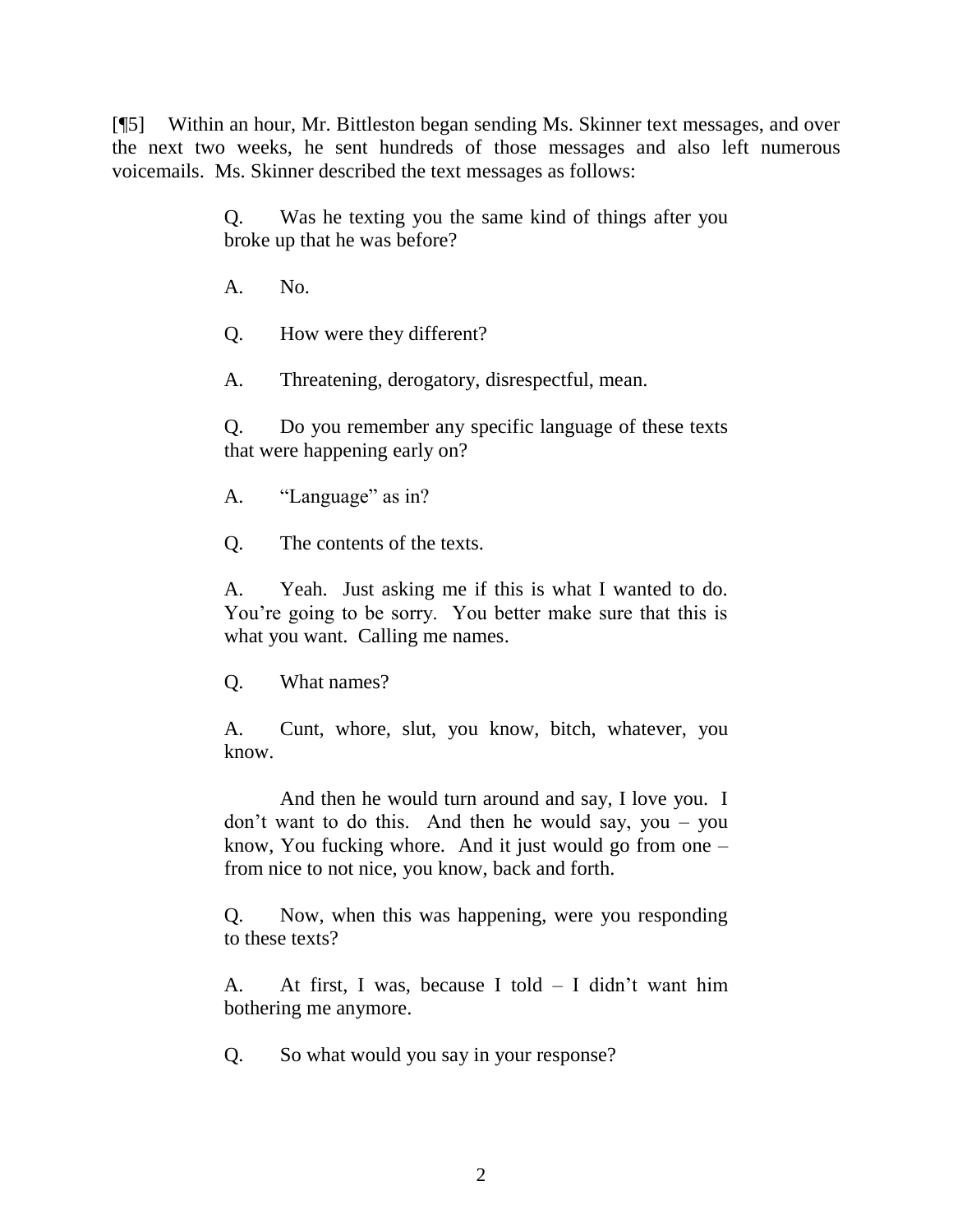A. I was just, like, You need to leave me alone. This is crazy. Stop texting me. You know, I can't sleep. You're affecting my work. You're affecting my job. Everything. It was affecting everything.

[¶6] On March 4, 2017, Mr. Bittleston sent Ms. Skinner a text message in which he told her he knew about "Ryan," and who he was. Ryan was a man Ms. Skinner had met on Facebook after her breakup with Mr. Bittleston.<sup>1</sup> Ms. Skinner then became concerned that Mr. Bittleston had been in her home, because the only place he could have seen the name was in her personal journal, which was kept there, and she had not made the journal entry until after her breakup with him. Because Ms. Skinner was at work when she received the text message, she contacted her best friend, Shawn McMillan, and asked her to call the police and check her home. Ms. McMillan did so, and the responding officers found no signs of forced entry but offered to walk Ms. Skinner through her home when she got off work.

[¶7] As promised, the officers met Ms. Skinner at her home after she completed her shift, and she walked through it with them. She did not notice anything out of place, and the officers left and she went to bed. After she went to bed, it occurred to her that she should check her journal. When she did so, she found that the page of which Mr. Bittleston had sent her a photo had been torn from the journal. On looking further, she also discovered that tip money and a key fob for her vehicle were also missing.

[¶8] The next day, Ms. Skinner had a friend change the locks on her home. While that was being done, Mr. Bittleston drove by Ms. Skinner's home twice, went around the block, and then pulled up and parked behind the friend's vehicle on the street. Mr. Bittleston stayed there for a couple of minutes, and Shawn McMillan, who was also present, contacted the Evansville Police Department.<sup>2</sup> Sergeant Norman Newsome responded, took Ms. Skinner's report, and reviewed some of the text messages Mr. Bittleston had sent her. The text message he later recalled was one in which Mr. Bittleston called Ms. Skinner a whore and told her she would be sorry. Sergeant Newsome advised Ms. Skinner where she could go to obtain a restraining order and then patrolled the immediate area.

[¶9] On March 10, 2017, Mr. Bittleston sent Ms. Skinner numerous text messages,<sup>3</sup> with the last two of the night stating, "You laough all you want my turn now," and "The last mother fucker about died so laough all you want." On March 11, 2017, he again sent her numerous text messages, with the first of the morning stating, "What not so funny now." Other messages on the 11th included: "I got a new toy just for the occasion to;" I

<sup>&</sup>lt;sup>1</sup> The Facebook contact turned out to be a scam, and no such individual actually exists.

<sup>&</sup>lt;sup>2</sup> Ms. Skinner lived in Evansville, a town in Natrona County northeast of Casper.

<sup>&</sup>lt;sup>3</sup> The text messages contain numerous typographical errors, and we have quoted them verbatim without correcting those errors.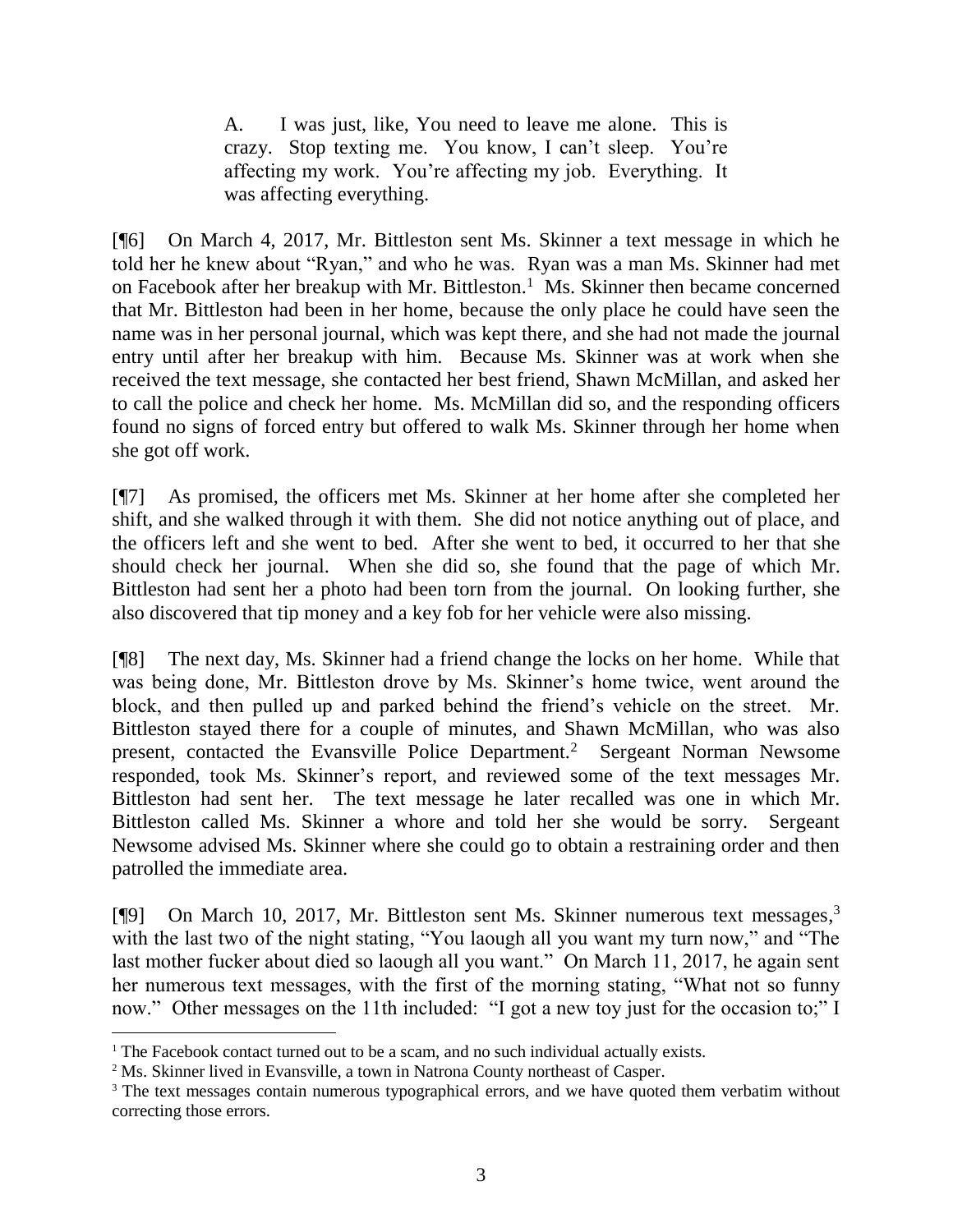can not wait;" "Peak a boo I see you;" "That's the question were am I at and when;" "I like my new toy;" "Bad mother fucker it is it is;" "Your loss and my gain maybe ill find a loyal woman;" "Cant wait to use my new toy oh boy oh boy this is gonna rock;" "That's right i am going to do just as i said watch its coming your a liar and now I know;" "I will do just as i said;" "Just time now;" "Unfaithful no loyalty bitch;" "My turn no;" and "Watch."

[¶10] On March 12, 2017, Mr. Bittleston sent his first text to Ms. Skinner at 7:43 a.m. It stated, "Good morning is it today." This was followed by, "its ok if not im not going a damn place tell its done," which was sent at 8:34 a.m., and "It will be done to," which was sent at 8:50 a.m. That same morning, Ms. McMillan was on her way to see Ms. Skinner and saw Mr. Bittleston drive by Ms. Skinner's home. Ms. McMillan contacted the Evansville Police Department and reported the sighting.

[¶11] Officer Brandy Parmely took the call, which she considered a suspicious activity call, at about 8:30 that morning, and she patrolled the area for the gold Nissan Mr. Bittleston was reported to be driving. She did not see the vehicle, and she then contacted Ms. McMillan, who gave her a general idea of what had gone on between Ms. Skinner and Mr. Bittleston. She then contacted Ms. Skinner and asked her to come in for an interview, and she attempted to contact Mr. Bittleston but was unable to reach him by phone.

[¶12] Later that same morning, Officer Parmely reopened the suspicious activity call when she saw Mr. Bittleston's gold Nissan in a store parking lot in Evansville. Because she was stopped on a nearby highway and not able to immediately reach the location of Mr. Bittleston's vehicle, she asked Natrona County Sheriff's Deputy Melanie Hoffman, who was patrolling in the area, to stop the vehicle so she could talk to Mr. Bittleston. At that point, Mr. Bittleston was on a side road traveling southbound, and Deputy Hoffman was traveling northbound. To stop Mr. Bittleston's vehicle, Deputy Hoffman pulled into his lane with her hood and rear lights activated.

[¶13] When Officer Parmely arrived, she activated her body camera. She then approached Mr. Bittleston's vehicle and spoke with him while he remained in the vehicle. From the time she activated the camera to the time she ended the contact with Mr. Bittleston, a total of two minutes and thirty-two seconds passed. During that time, Officer Parmely asked him if he had sent Ms. Skinner a thousand text messages in the last couple of weeks, and he nodded and responded, "Yeah." She stated that he had threatened to kill Ms. Skinner, and he denied that and said he would not hurt her, but he found a love letter on her kitchen table and it was the other guy he wanted to hurt. Officer Parmely told Mr. Bittleston that the text messages were not appropriate, and she warned him to have no further contact with Ms. Skinner and not to drive by her home or Ms. McMillan's home. He agreed that he would not. Nonetheless, at 5:58 that evening, Mr. Bittleston sent Ms. Skinner a text message that stated, "It wont be long at all."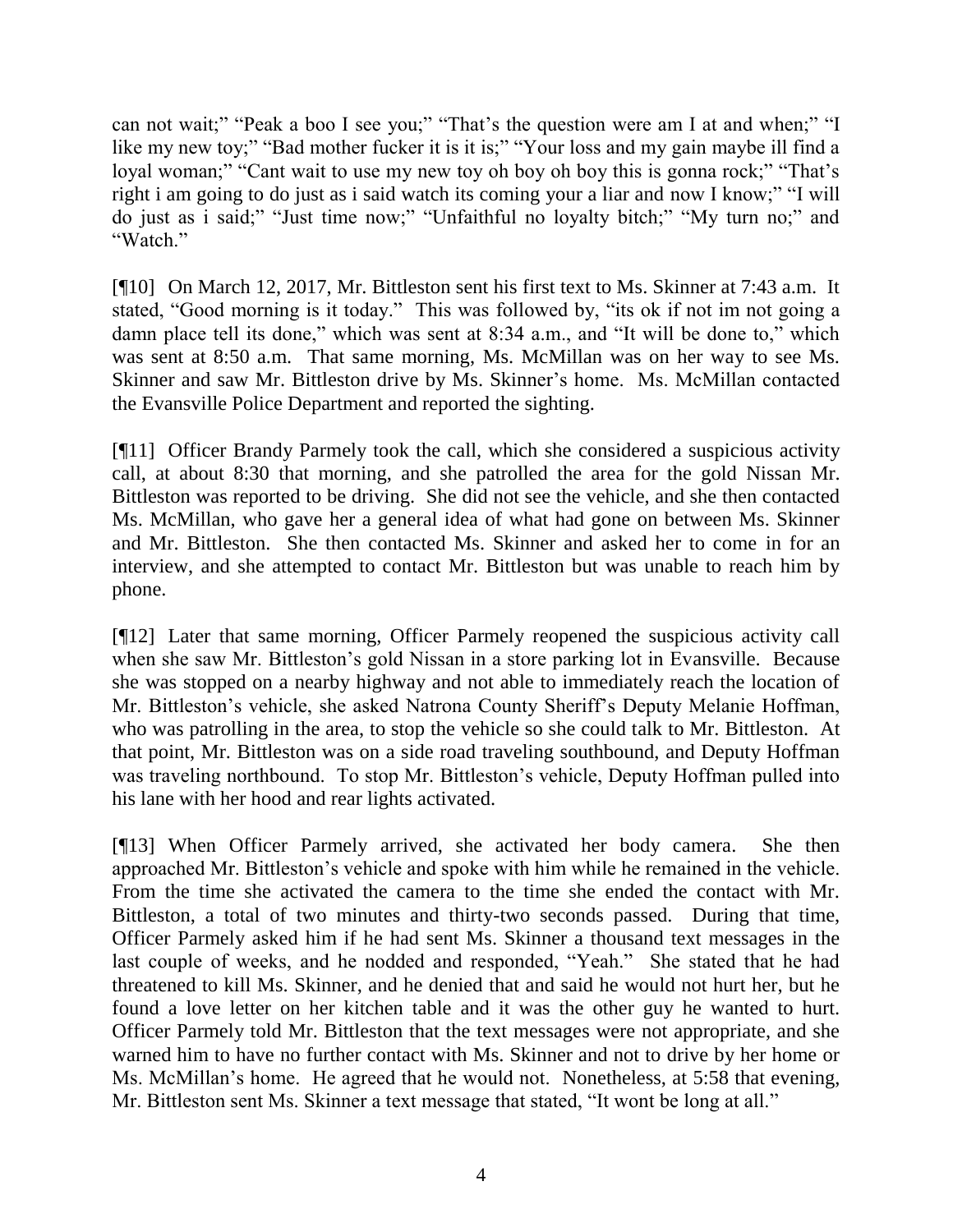[¶14] On July 31, 2017, the State filed an information charging Mr. Bittleston with one count of felony stalking and one count of burglary. The defense filed a motion in limine arguing that the body camera footage of Mr. Bittleston's traffic stop should be excluded pursuant to W.R.E. 403. The district court found that the video was not unnecessarily cumulative, and that its probative value was not outweighed by its potential for unfair prejudice.

[¶15] Following a three-day trial, a jury found Mr. Bittleston guilty of both the felony stalking and burglary counts, and the district court thereafter sentenced him to concurrent prison terms of three to six years on each count. Mr. Bittleston filed a timely notice of appeal to this Court.

# **DISCUSSION**

[¶16] Because Mr. Bittleston's sufficiency of the evidence claims provide background that is helpful to our discussion of his other claims, we begin there. We will then address his ineffective assistance, suppression, and abuse of discretion claims.

## **A. Sufficiency of the Evidence**

[¶17] In reviewing a sufficiency of the evidence claim, we

decide whether any rational trier of fact could have found that the essential elements of a charged crime were proven beyond a reasonable doubt on the evidence presented. In doing so, we assume that the State's evidence is true, disregard any evidence favoring the defendant, and give the State the benefit of every favorable inference that may reasonably be drawn from the evidence. We will not reweigh the evidence or re-examine witness credibility. Because direct evidence of intent is rare, and circumstantial evidence is most often the only proof available, we have held that intent may be proven by circumstantial evidence alone.

*Jones v. State*, 2019 WY 45, ¶ 28, 439 P.3d 753, 762 (Wyo. 2019) (quoting *Jones v. State*, 2017 WY 44, ¶ 34, 393 P.3d 1257, 1264-65 (Wyo. 2017)).

## **1. Burglary Conviction**

[¶18] "A person is guilty of burglary if, without authority, he enters or remains in a building, occupied structure or vehicle . . . with intent to commit theft or a felony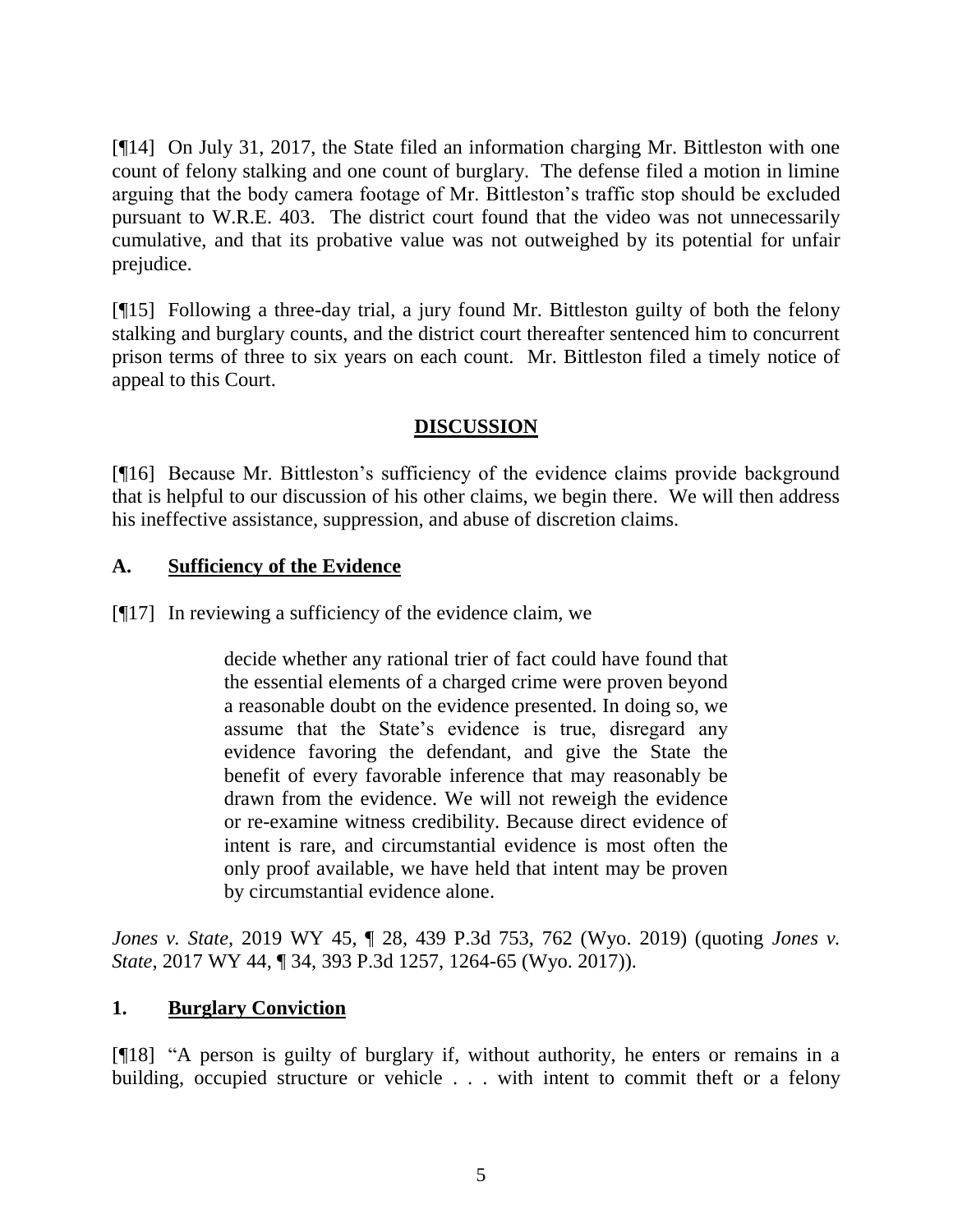therein." Wyo. Stat. Ann. § 6-3-301(a) (LexisNexis 2017). Concerning the evidence required to sustain a burglary conviction, we have said:

> The possession of stolen goods alone is not sufficient evidence to convict for burglary. *King v. State*, 718 P.2d 452, 453 (Wyo.1986) (quoting *Newell v. State*, 548 P.2d 8, 13 (Wyo. 1976)). However, we have also concluded with regard to burglary that, "'the most significant and material evidence of defendant's guilt is his possession of the stolen property. Possession is a strong circumstance tending to show guilt and only slight corroborative evidence of other inculpatory circumstances is required'" to convict. *Sutherland v. State*, 944 P.2d 1157, 1161 (Wyo. 1997) (quoting *Newell*, 548 P.2d at 13).

*Pena v. State*, 2015 WY 149, ¶ 12, 361 P.3d 862, 865-66 (Wyo. 2015) (brackets omitted) (quoting *McGarvey v. State*, 2002 WY 149, ¶ 14, 55 P.3d 703, 706 (Wyo. 2002)).

[¶19] As to the showing that Mr. Bittleston had possession of an item stolen from Ms. Skinner's home, the evidence was sufficient. One of the items Ms. Skinner found missing was a page from her personal journal, and Mr. Bittleston sent her a text message containing what Ms. Skinner identified as a photo of the missing page. Additionally, he sent her a text message stating, "i got your love note." A rational trier of fact could certainly have found that possession was proved beyond a reasonable doubt.

[¶20] The record also contains sufficient evidence to satisfy the requirement of slight corroboration. First, the journal page was an unusual item for someone to take, and Mr. Bittleston had a unique motive to do so. The record is replete with evidence that he was angry about Ms. Skinner's decision to end their relationship, and that he immediately began sending her text messages in which he alternately called her names and asked her to reconsider the breakup. His continuing focus on her and pursuit of a romantic relationship was evidence of his motive to take the journal page, and a rational trier of fact could have viewed that motive as corroborative. *See Mraz v. State*, 2016 WY 85, ¶ 21, 378 P.3d 280, 286 (Wyo. 2016) (citing motive as type of corroborating evidence); *Newell v. State*, 548 P.2d 8, 13-14 (Wyo. 1976) (citing defendant's drug-seeking motive as corroborating evidence of his burglary of pharmacy).

[¶21] Additional corroboration is found in Ms. Skinner's testimony that she did not make the entry that was torn from her journal until one or two days after the couple's breakup. This precludes the possibility that Mr. Bittleston could have obtained the note at a time when he was authorized to be in the home. Also, although Ms. Skinner testified that Mr. Bittleston threw his copy of her housekey to the floor of her vehicle, she also testified that when she went to retrieve the key, it was not there. A rational trier of fact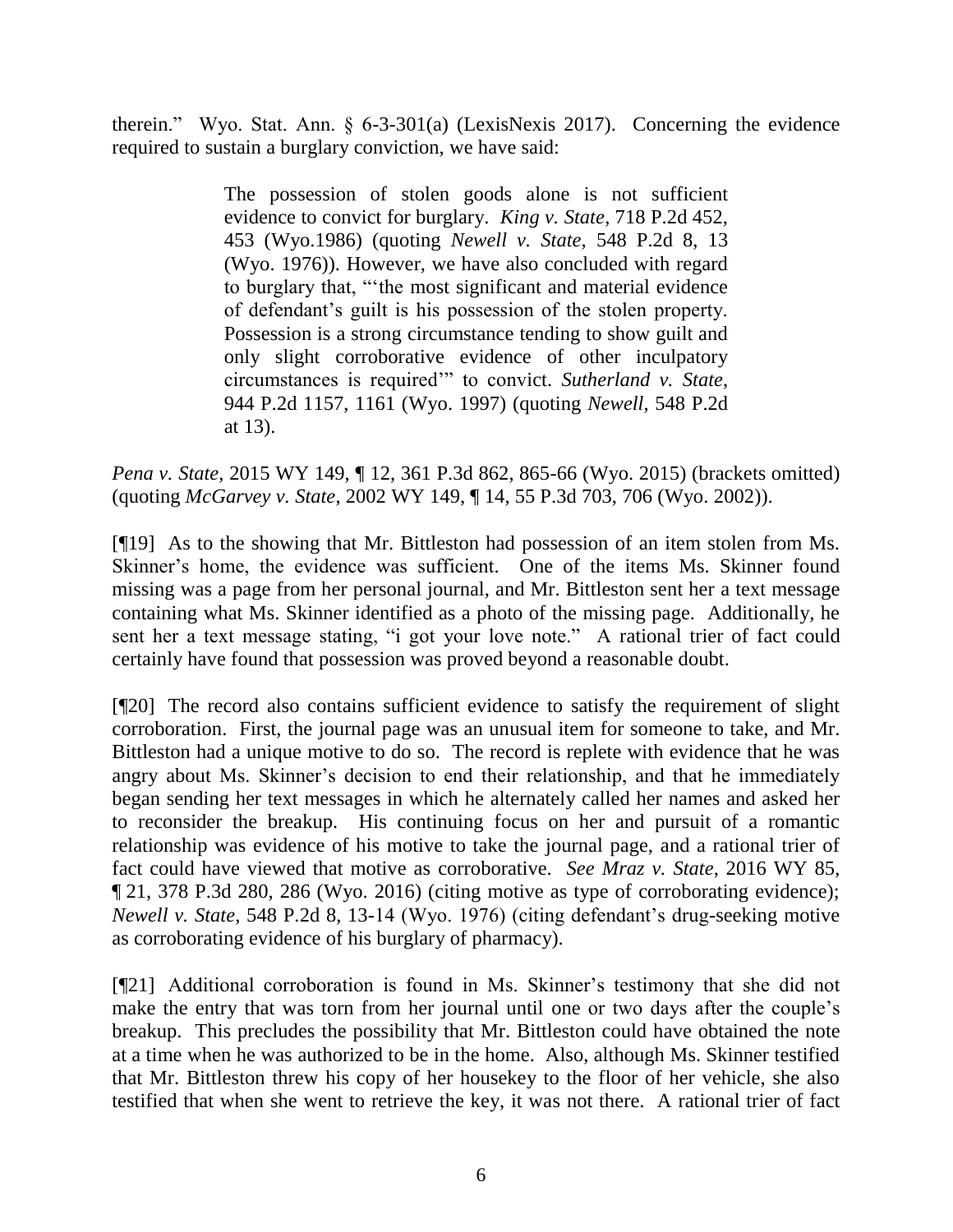could infer from the key's absence that Mr. Bittleston recovered it and thus was able to unlawfully enter Ms. Skinner's home. Finally, in response to Mr. Bittleston's text message that he had her love note, Ms. Skinner responded that he had just admitted to breaking into her home. In response, he did not deny the accusation but instead stated, "You we[r]e told day one so fuck you." A rational trier of fact could reasonably expect that Mr. Bittleston would deny the accusation, if it were untrue, rather than respond in a way that suggests the victim got what she deserved.

[¶22] We have explained that corroborating evidence need not be conclusive to sustain a burglary conviction.

> Our review of the record revealed that the State also provided testimony that a shoe print found at one burglary site had a sole design similar to a shoe known to belong to Mr. Ferguson. The expert witness conceded he "could not come to a definitive conclusion" that the impression was Mr. Ferguson's footprint. A definitive conclusion was not required, however, only slight corroborative evidence. The State also points out that Mr. Ferguson came to Cheyenne and started staying at Mr. Soriano's house at the same time the burglaries began. It also asserts that the sheer number of stolen items in Mr. Ferguson's possession indicates that he did not come by them coincidentally, and the odd nature and minimal value of the items made it unlikely that anyone but the burglar would have found them desirable enough to steal and collect. Taken separately, each of these bits of evidence fails to prove that it was Mr. Ferguson who committed the burglaries. Taken together, the evidence amounted to at least slight corroboration that Mr. Ferguson had burgled the many stolen items in his possession.

*Ferguson v. State*, 2007 WY 157, ¶ 12, 168 P.3d 476, 480 (Wyo. 2007).

 $\overline{a}$ 

[¶23] We reach the same conclusion in this case. The corroborating evidence did not conclusively establish that Mr. Bittleston unlawfully entered Ms. Skinner's home, but taken together, it amounted to at least slight corroboration.<sup>4</sup> Taken together, there was

<sup>4</sup> Mr. Bittleston focused his argument on the types of corroborative evidence discussed in *McGarvey v. State*, 2002 WY 149, 55 P.3d 703 (Wyo. 2002), such as a defendant's use of stolen property as his own, opportunity, and proximity to the property unlawfully entered. *McGarvey* did not, however, suggest that such evidence was either the exclusive or the required way of proving corroboration. The slight corroboration showing we have upheld here is thus not undermined by the State's failure to show that Mr. Bittleston was in proximity of Ms. Skinner's home when her property was taken or by the State's failure to show that Mr. Bittleston used her property as his own.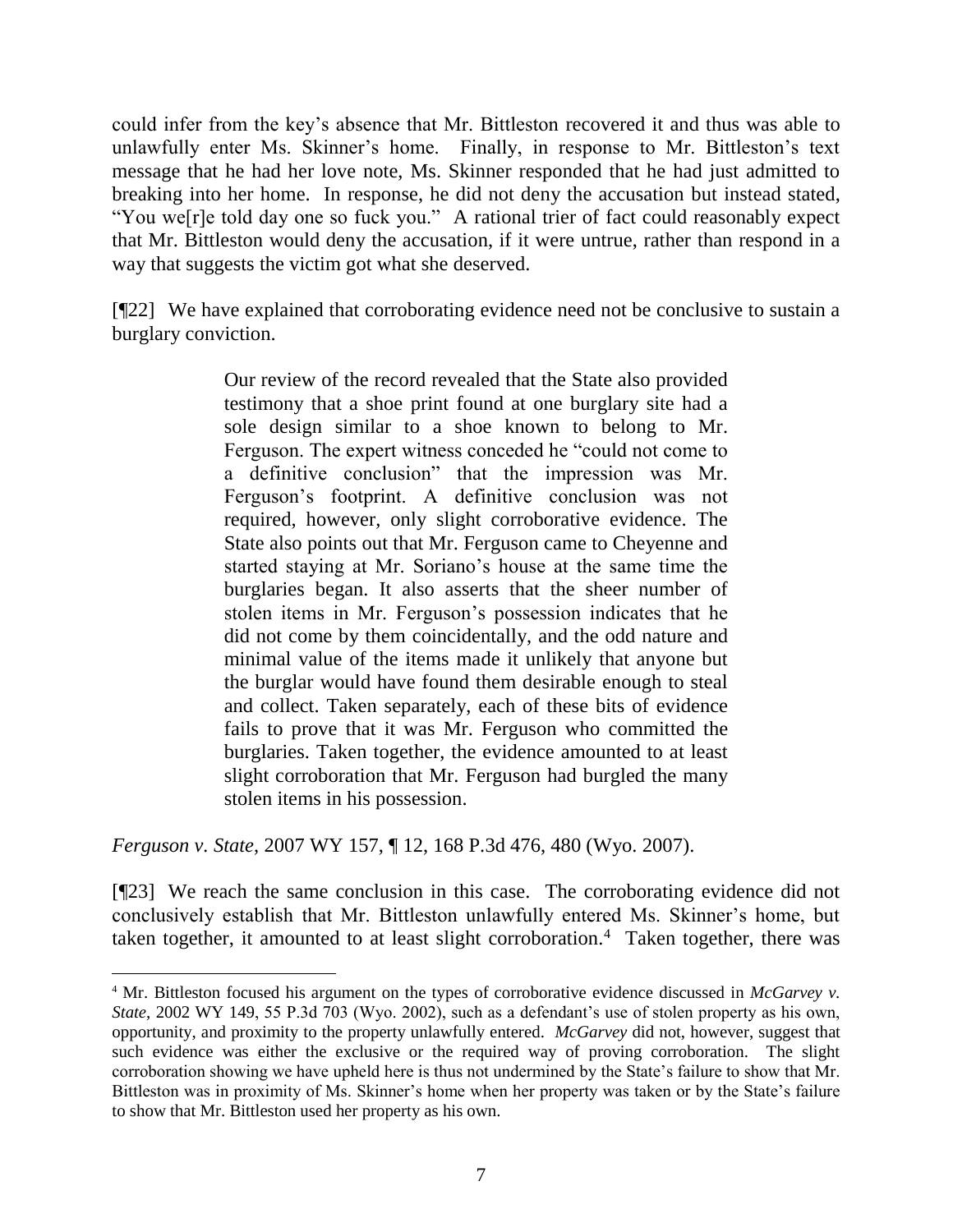sufficient evidence for a reasonable jury to find him guilty of the charge of burglary beyond a reasonable doubt.

### **2. Stalking Conviction**

[¶24] The statute Mr. Bittleston was charged with violating provides, in relevant part:

(a) As used in this section:

(i) "Course of conduct" means a pattern of conduct composed of a series of acts over any period of time evidencing a continuity of purpose;

(ii) "Harass" means to engage in a course of conduct, including but not limited to verbal threats, written threats, lewd or obscene statements or images, vandalism or nonconsensual physical contact, directed at a specific person that the defendant knew or should have known would cause:

> (A) A reasonable person to suffer substantial emotional distress;

> (B) A reasonable person to suffer substantial fear for their safety or the safety of another person; or

> (C) A reasonable person to suffer substantial fear for the destruction of their property.

(b) Unless otherwise provided by law, a person commits the crime of stalking if, with intent to harass another person, the person engages in a course of conduct reasonably likely to harass that person, including but not limited to any combination of the following:

> (i) Communicating, anonymously or otherwise, or causing a communication with another person by verbal, electronic, mechanical, telegraphic, telephonic or written means in a manner that harasses;

> (ii) Following a person, other than within the residence of the defendant;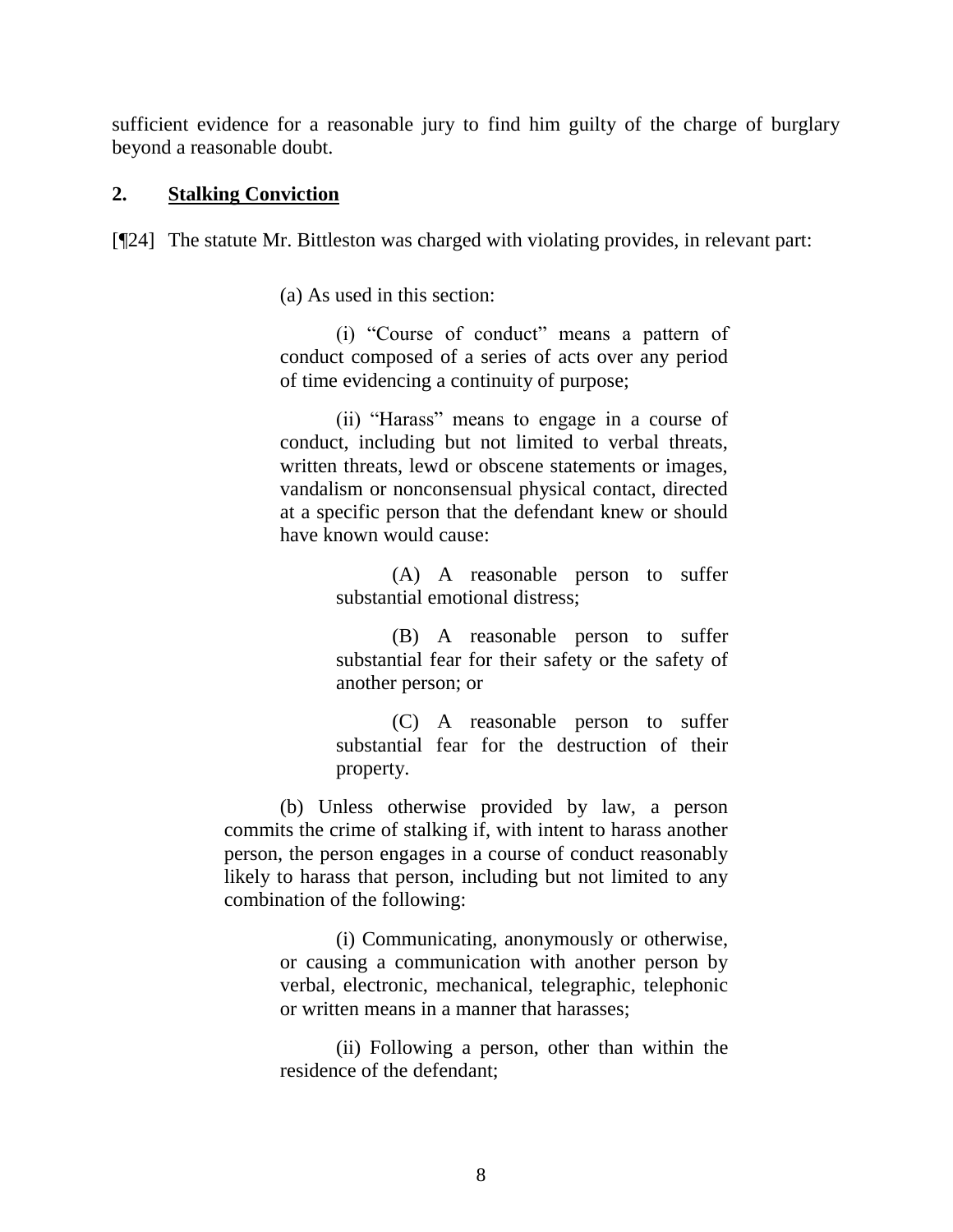(iii) Placing a person under surveillance by remaining present outside his or her school, place of employment, vehicle, other place occupied by the person, or residence other than the residence of the defendant; or

(iv) Otherwise engaging in a course of conduct that harasses another person.

Wyo. Stat. Ann. § 6-2-506 (LexisNexis 2018 Supp.).<sup>5</sup>

[¶25] Stalking is a specific intent crime. *Dean v. State*, 2014 WY 158, ¶ 10, 339 P.3d 509, 512 (Wyo. 2014) (citing *Luplow v. State*, 897 P.2d 463, 468 (Wyo. 1995)). That means the prosecution must prove that a defendant, with the intent to harass, engaged in a course of conduct reasonably likely to harass. *Dean*, ¶ 10, 339 P.3d at 512. "Specific intent to cause the particular harm may be proven by reasonable inferences from the character of the conduct and surrounding circumstances." *Id*. (citing *Leavitt v. State*, 2011 WY 11, ¶ 10, 245 P.3d 831, 833 (Wyo. 2011)).

> The mind of an alleged offender may be read from his acts, his conduct, his words and the reasonable inferences which may be drawn from the circumstances of the case. To hold otherwise would create an impossible burden in a case requiring a finding of specific intent.

*Jones v. State*, 2012 WY 82, ¶ 27, 278 P.3d 729, 736 (Wyo. 2012) (quoting *Schiefer v. State*, 774 P.2d 133, 135 (Wyo. 1989)).

[¶26] Mr. Bittleston does not dispute that the State proved that Ms. Skinner felt threatened by his actions. He instead contends that the State failed to prove specific intent; that is, that he intended to harass Ms. Skinner and cause her substantial emotional distress or substantial fear. We disagree.

[¶27] Ms. Skinner and Ms. McMillan both testified that over the course of about two weeks, Mr. Bittleston sent Ms. Skinner more than seven hundred text messages. In the small percentage of messages admitted into evidence, those sent between March 9, 2017 and March 12, 2017, Mr. Bittleston called Ms. Skinner a pathetic slut, a dumb bitch, a lying cunt, a whore, and an unfaithful no loyalty bitch.<sup>6</sup>

<sup>&</sup>lt;sup>5</sup> This statute was amended in 2018, but the relevant provisions quoted herein were not changed.

<sup>&</sup>lt;sup>6</sup> At one point after her breakup with Mr. Bittleston, Ms. Skinner contacted the Evansville Police Department about the text messages she was receiving, and she was instructed to preserve them. In her attempt to do so by downloading them, she accidentally deleted several hundred of the messages. She did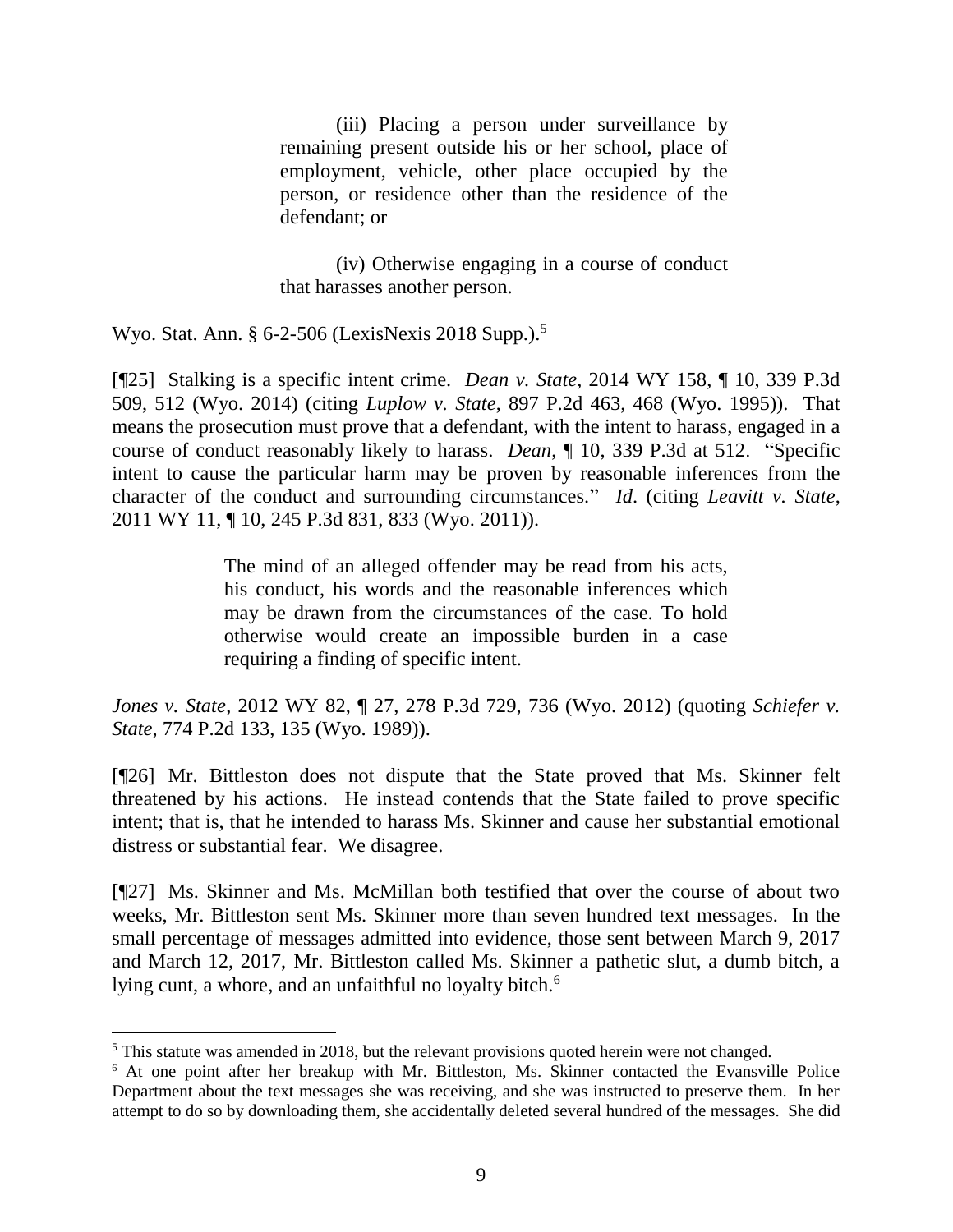[¶28] In addition to the malicious name-calling, Mr. Bittleston sent messages stating, from earliest to last (typos in original): "Tic toc mother fucker;" "Your fucked;" "I got big plans;" "watch this shit i dont lie;" "Watch and learn a hard lesson;" "Hope you understand what i said day fucking one;" "Tic toc;" "Ill get it done don't you worry;" "Just a matter of time;" "I was real about it;" "You were told;" "No just watch and see;" "Matter of time;" "Your on my time now not a good place to be;" "Tic toc tic toc;" "Bye bitch;" "Its my turn now;" "Watch;" "You did it now like i said my turn bye im done talking;" "Can't say i didn't tell you i did strongly even repeated it to you so now it is what it is;" "The last mother fucker about died so laough all you want;" "I got a new toy just for the occasion to;" "I can not wait;" "Peak a boo i see you;" "Thats the question were am i at and when;" "No you were just flat out told you dumb bitch;" "I like my new toy;" "Bad mother fucker it is it is;" "Cant wait to use my new toy oh boy oh boy this is gonna rock;" "Thats right i am going to do just as i said watch its coming your a liar and now i know;" "I will do just as I said;" "Poor baby starts the shit then she don't wanna play well to late now you know i didn't say nothing about it cause i thought you might get smart and do me right but no your not that bright you think your cool but your not;" "My turn thow;" "Watch;" "Good morning is it today;" "its ok if not im not going a damn place tell its done;" "It will be done to;" and "It wont be long at all."

[¶29] The State also presented evidence that Mr. Bittleston came to Ms. Skinner's home and workplace, and he followed her while she was driving. We need not delve into that evidence, however, because from the menacing content of the text messages admitted into evidence alone, a rational trier of fact could reasonably infer that Mr. Bittleston intended to cause Ms. Skinner substantial emotional distress and substantial fear. The evidence was thus sufficient to show Mr. Bittleston's specific intent and to sustain his conviction.

## **B. Ineffective Assistance of Counsel**

[¶30] We turn next to Mr. Bittleston's claim that trial counsel was ineffective for failing to file a motion to suppress statements he made to Officer Parmely and Deputy Hoffman during the March 12 traffic stop. Mr. Bittleston contends the questioning was a custodial interrogation and that he therefore should have been given a *Miranda* warning.<sup>7</sup> We reject the ineffectiveness claim.

[¶31] An ineffective assistance of counsel claim presents mixed questions of law and fact and is reviewed de novo. *Dixon v. State*, 2019 WY 37, ¶ 56, 438 P.3d 216, 236

not again attempt a download and instead retained the text messages that Mr. Bittleston continued to send on her phone. Those were the text messages admitted into evidence.

<sup>7</sup> The phrase "*Miranda* warning" refers to the right to be advised of the constitutional rights to remain silent and have counsel before being subjected to a custodial interrogation. *[Miranda v. Arizona](http://www.westlaw.com/Link/Document/FullText?findType=Y&serNum=1966131580&pubNum=0000708&originatingDoc=Idc478010f82211e8a174b18b713fc6d4&refType=RP&originationContext=document&vr=3.0&rs=cblt1.0&transitionType=DocumentItem&contextData=(sc.Search))*, 384 U.S. [436, 86 S.Ct. 1602, 16 L.Ed.2d 694 \(1966\).](http://www.westlaw.com/Link/Document/FullText?findType=Y&serNum=1966131580&pubNum=0000708&originatingDoc=Idc478010f82211e8a174b18b713fc6d4&refType=RP&originationContext=document&vr=3.0&rs=cblt1.0&transitionType=DocumentItem&contextData=(sc.Search))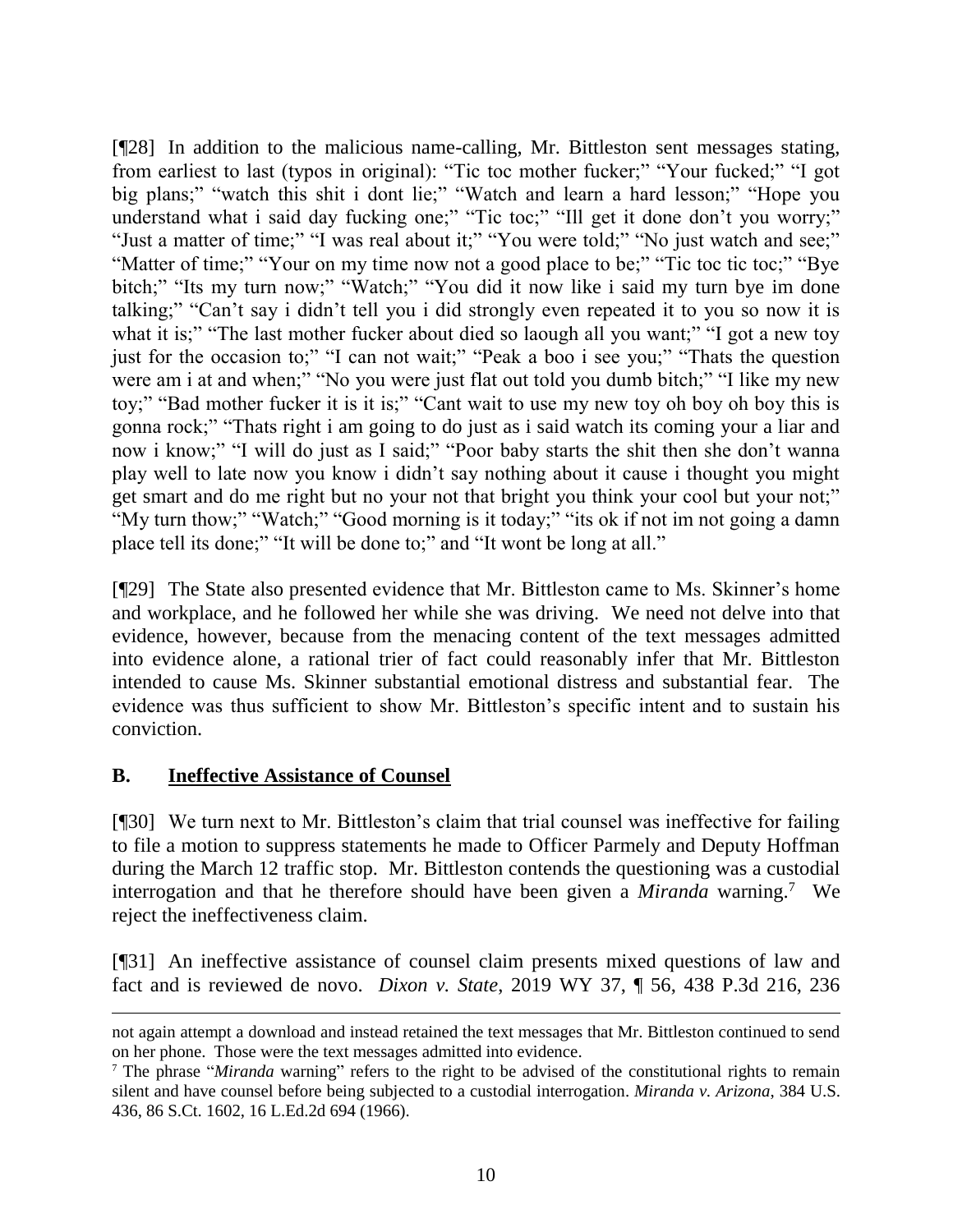(Wyo. 2019) (quoting *Castellanos v. State*, 2016 WY 11, ¶ 95, 366 P.3d 1279, 1304 (Wyo. 2016)). "To prevail on an ineffective assistance claim, a defendant must show that his trial counsel rendered constitutionally deficient performance and that absent that deficiency, a reasonable probability exists that he would have enjoyed a more favorable verdict." *Wall v. State*, 2019 WY 2, ¶ 39, 432 P.3d 516, 527 (Wyo. 2019) (citing *Larkins v. State*, 2018 WY 122, ¶ 62, 429 P.3d 28, 43 (Wyo. 2018)). "Where a claim of ineffectiveness rests on counsel's failure to file a suppression motion, prejudice can be shown only by demonstrating that the motion would have been granted, thereby leaving the prosecution with little unsuppressed evidence to support a conviction." *Lemley v. State*, 2016 WY 65, ¶ 14, 375 P.3d 760, 764 (Wyo. 2016) (citing *Grissom v. State*, 2005 WY 132, ¶ 12, 121 P.3d 127, 132-33 (Wyo. 2005)). We may decide an ineffectiveness claim on either the performance or prejudice prong. *Wall*, ¶ 39, 432 P.3d at 527.

> A failure to "make the required showing of either deficient performance or sufficient prejudice defeats the ineffectiveness claim." *Strickland v. Washington*, 466 U.S. 668, 700, 104 S.Ct. 2052, 80 L.Ed.2d 674 (1984). Indeed, if "it is easier to dispose of an ineffectiveness claim on the ground of lack of sufficient prejudice, which we expect will often be so, that course should be followed." *Id*. at 697, 104 S.Ct. 2052.

*Grissom*,  $\parallel$  13, 121 P.3d at 133. Mr. Bittleston's claim is one that is properly decided on the prejudice prong.

[¶32] With respect to the burglary charge, Mr. Bittleston claims prejudice from his statement during the traffic stop that he found the journal page that was taken from Ms. Skinner's home on her table, thereby admitting that he had unlawfully entered her home. Had a motion to suppress been filed and granted, however, the prosecution would not have been left without evidence to support his burglary conviction. As we discussed above, the evidence, even without Mr. Bittleston's statement during the traffic stop, was sufficient to show that he had possession of the journal page taken from Ms. Skinner's home, and to provide the required slight corroboration. We therefore find counsel's failure to file a motion to suppress did not prejudice Mr. Bittleston's defense of the burglary charge.

[¶33] The same is true with respect to the stalking charge. Mr. Bittleston claims his statements during the traffic stop prejudiced his defense to this charge because he admitted sending Ms. Skinner a thousand text messages over a two-week period. As with the burglary charge, however, even if a motion to suppress had been granted, the prosecution had ample evidence to support his conviction. First, Ms. Skinner and Ms. McMillan testified without objection that he sent Ms. Skinner more than seven hundred text messages, so the excessive quantity was in evidence regardless of Mr. Bittleston's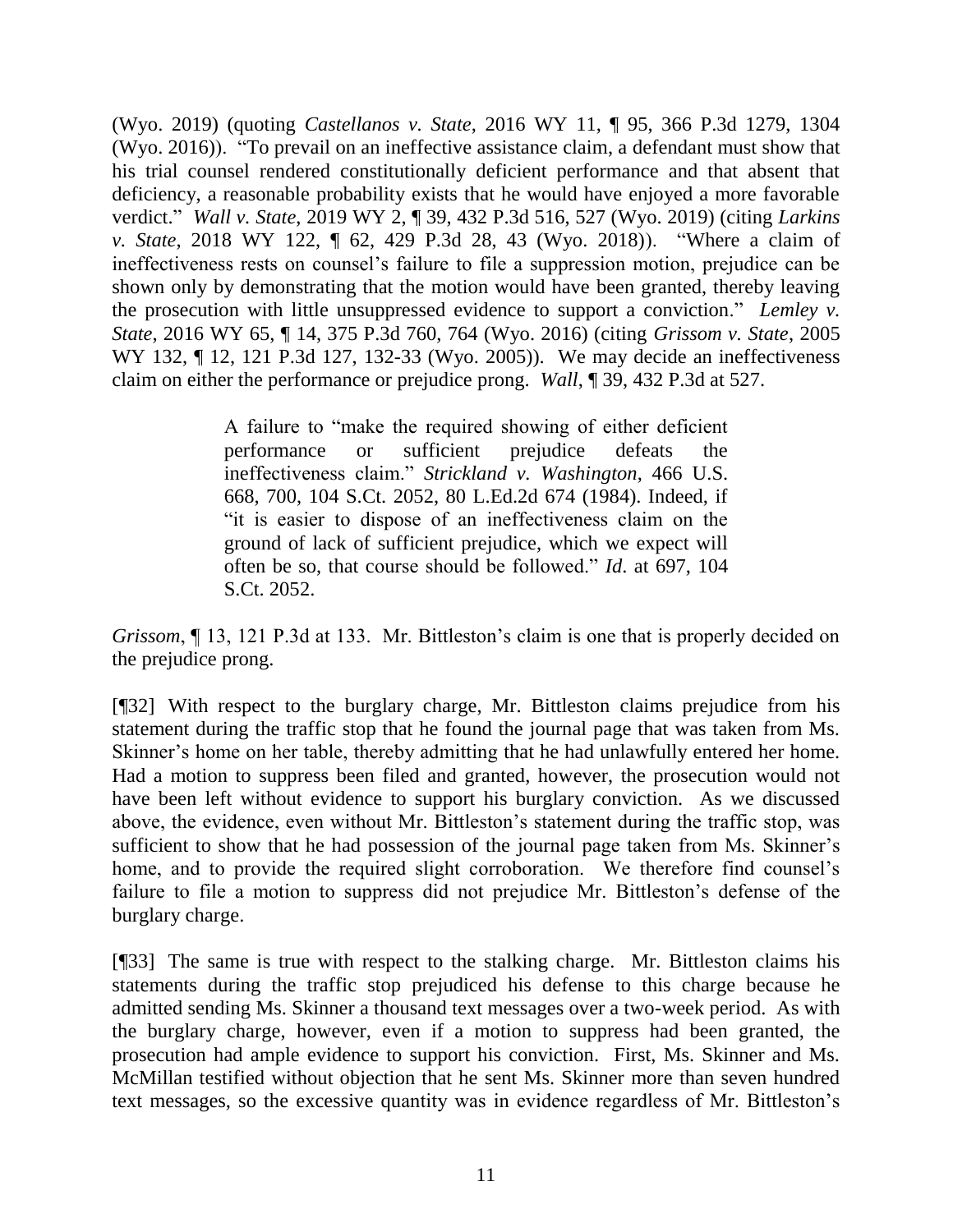statement. Additionally, as we also discussed above, even just the one hundred plus text messages admitted at trial were sufficient evidence of Mr. Bittleston's course of conduct and intent to harass Ms. Skinner.

[¶34] Because the evidence was sufficient to sustain Mr. Bittleston's burglary and stalking convictions without the statements Mr. Bittleston argues should have been excluded, we find no prejudice from counsel's failure to file a motion to suppress. We therefore need not address whether trial counsel's performance was deficient.<sup>8</sup>

# **C.** *Miranda* **Claim**

[¶35] Mr. Bittleston next asks this Court to address the merits of his *Miranda* claim for the first time on appeal. We decline.

[¶36] W.R.Cr.P. 12(b)(3) requires that a motion to suppress be made before trial, and if a pretrial motion is not made, appellate review is precluded. *Rodriguez v. State*, 2019 WY 25, ¶ 33, 435 P.3d 399, 409 (Wyo. 2019). The only exception to this bar is a showing of good cause for the failure to file the required pretrial motion. *Id*. ¶ 38, 435 P.3d at 411. "If 'the record reveals no impediment to the defendant's ability to have raised the issue prior to appeal,' good cause for failing to raise the issue in a timely manner cannot be found." *Id.* ¶ 40, 435 P.3d at 411 (quoting *United States v. Augustine*, 742 F.3d 1258, 1266 (10th Cir. 2014)); *see also United States v. Baker*, 713 F.3d 558, 561 (10th Cir. 2013) (good cause will be found lacking if record shows that sufficient information was available to defense counsel before trial to enable him to frame suppression argument).

[¶37] The video recording of Mr. Bittleston's traffic stop was made available to him early in the case when the State made its initial disclosures, and the record contains nothing to suggest an impediment to filing a motion to suppress and conducting an evidentiary hearing on the *Miranda* claim. We thus conclude that there was no good cause for Mr. Bittleston's counsel's failure to file a pretrial motion, and that appellate review of his claim is precluded by the rule.<sup>9</sup>

 <sup>8</sup> Because a W.R.A.P. 21 hearing was not requested below, the facts surrounding the traffic stop and interrogation, and counsel's decision to forego a suppression motion, were not fully fleshed out. We therefore would have been somewhat constrained in our ability to evaluate Mr. Bittleston's claim of deficient performance if that were necessary.

<sup>9</sup> There is a practical reason for this rule. As we observed in *Rodriguez*, it is unfair to the State to rule on a suppression claim first raised on appeal, at a point when the State has no opportunity to make a record to defend against the claim. *Rodriguez*, ¶ 36, 435 P.3d at 409. This case illustrates the difficulty created by the resulting sparse record. While a traffic stop supported by a reasonable suspicion of criminal activity is generally considered an investigative detention, we recognize that there may come a point in a stop when questioning shifts from an investigative detention to a custodial interrogation. *Rodriguez v. State*, 2018 WY 134, ¶ 27, 430 P.3d 766, 772 (Wyo. 2018). Our primary consideration in making that determination is the coercive nature of circumstances surrounding the questioning. *Id.* ¶ 28, 430 P.3d at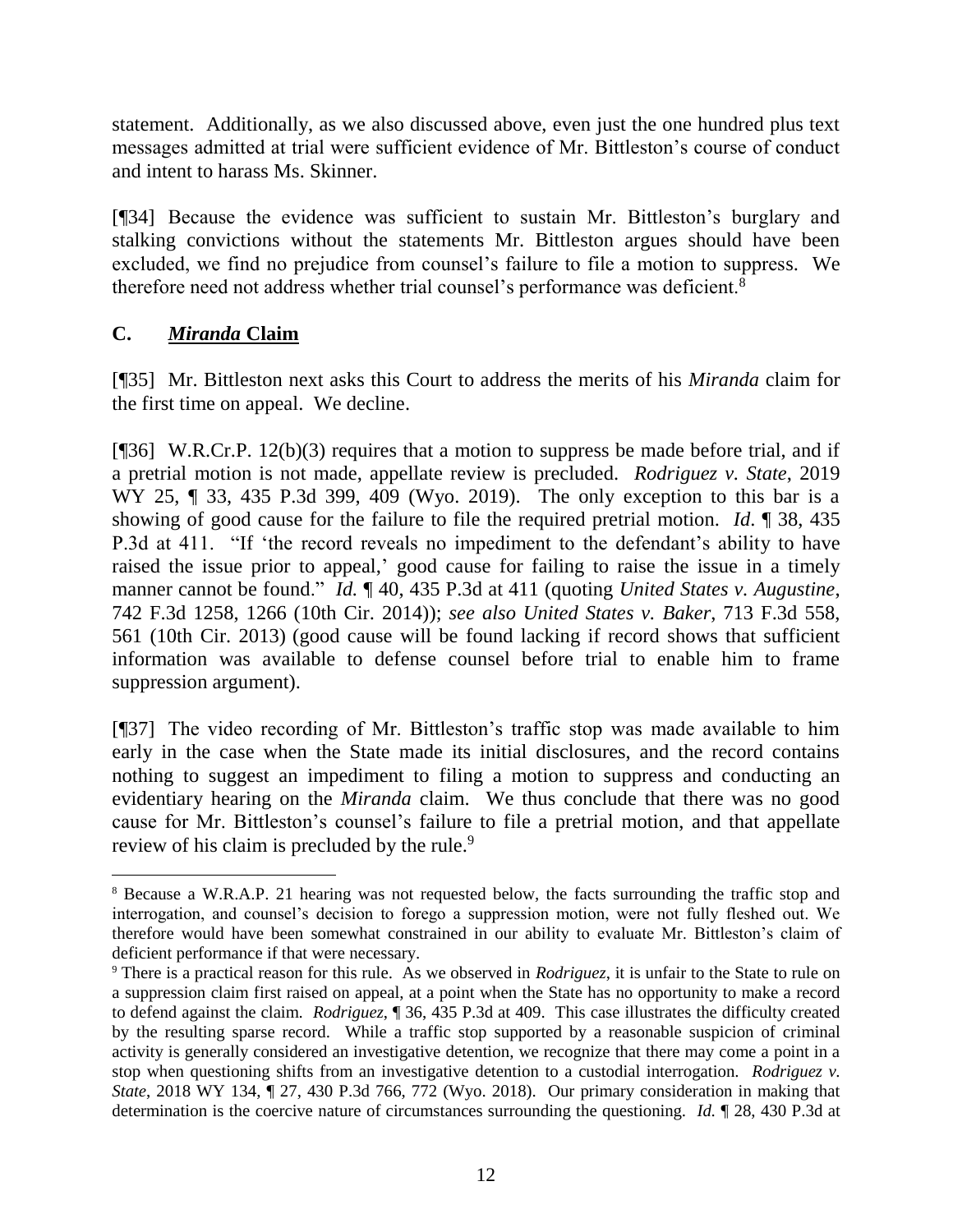# **D. Admission of the Video Recording under Rule 403**

[¶38] In his final claim of error, Mr. Bittleston contends the district court erred in denying his motion in limine to exclude the body camera footage of his traffic stop. He argues that the evidence should have been excluded pursuant to W.R.E. 403 because it had little or no probative value and that value was outweighed by its potential for unfair prejudice.

[¶39] We review rulings on the admissibility of evidence for an abuse of discretion. *Farrow v. State*, 2019 WY 30, ¶ 52, 437 P.3d 809, 823 (Wyo. 2019). "We afford considerable deference to a trial court's rulings on the admissibility of evidence, and we will not disturb the trial court's ruling if there is a legitimate basis for it." *Id*. "Determining whether the trial court abused its discretion involves the consideration of whether the court could reasonably conclude as it did, and whether it acted in an arbitrary and capricious manner." *Moser v. State*, 2018 WY 12, ¶ 40, 409 P.3d 1236, 1248 (Wyo. 2018) (quoting *Triplett v. State*, 2017 WY 148, ¶ 23, 406 P.3d 1257, 1262 (Wyo. 2017)). "For us to conclude that a trial court abused its discretion in weighing evidence under [W.R.E. 403,](http://www.westlaw.com/Link/Document/FullText?findType=L&pubNum=1008789&cite=WYRREVR403&originatingDoc=If88589b6e11211e590d4edf60ce7d742&refType=LQ&originationContext=document&vr=3.0&rs=cblt1.0&transitionType=DocumentItem&contextData=(sc.UserEnteredCitation)) 'the appellant must show that the testimony has little or no value and that it was extremely inflammatory or introduced solely for the purpose of inflaming the jury." *Hill v. State*, 2016 WY 27, ¶ 37, 371 P.3d 553, 564 (Wyo. 2016).

[¶40] Mr. Bittleston contends the body camera footage had no probative value because it was cumulative, and because it contained statements by Officer Parmely about the text messages that were untrue. As to the cumulative nature of the video, Mr. Bittleston argues that Officer Parmely was available to testify concerning his statements during the stop, and since the video added nothing to that testimony, it had no probative value. As to Officer Parmely's statements on the video concerning the text messages, he argues that because she had not seen the text messages when she questioned him, her statements to him that he threatened to kill Ms. Skinner, that what she read was different from what he was saying, and that the text messages were inappropriate, were all untrue and therefore had no probative value. Mr. Bittleston further argues that the footage was unfairly

772-73. It is also helpful, however, to know the reasons for the traffic stop itself so as to better assess whether the questioning shifted from an investigative detention to a custodial interrogation. This is where we find the record lacking. We do not know why Officer Parmely reopened the earlier suspicious activity call. We know from her testimony that she spotted Mr. Bittleston's vehicle in a store parking lot, though not parked in a parking space. We do not know if she saw this as an opportunity to question Mr. Bittleston or if his location made her suspicious that he was engaged in stalking activities. Her first question of Mr. Bittleston, "So what are you doing in Evansville," suggests a suspicion as to his activities at the time of the stop, but that was not fleshed out in the record. We think it reasonable to assume that had the State been defending against a suppression motion, the nature of the stop and questioning would have been carefully explored. In short, a timely filed suppression motion would have given both parties an opportunity to fully develop the record we would require to assess the *Miranda* claim, and in the absence of good cause for the failure to file the required pretrial motion, we will not consider the claim.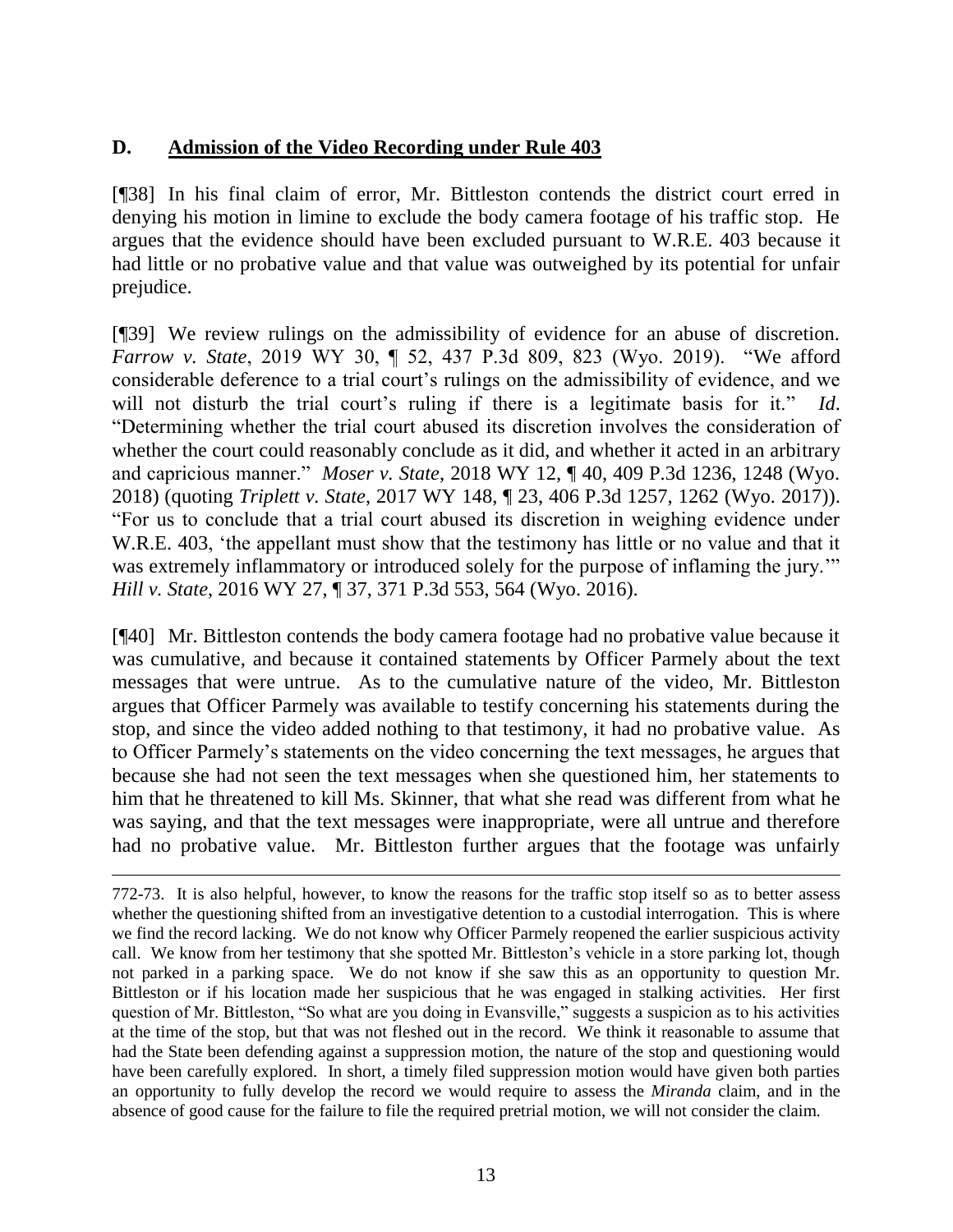prejudicial because Officer Parmely's accusation that he threatened to kill Ms. Skinner made his actions seem more egregious than the evidence at trial supported and her accusation that what he was saying was different than what she read in the text messages made him seem dishonest.

[¶41] The district court rejected Mr. Bittleston's arguments as a basis for excluding the traffic stop footage. It reasoned:

> First, it would seem, even under [defense counsel's] argument, that the officer or officers would be able to testify to their interaction with the defendant in relation to the stop in the absence of the video. If that's the case, I don't see much in the way of additional prejudice by playing the video if the State seeks to do so. I don't think it's unnecessarily cumulative. And, obviously, it's very brief.

> [Defense counsel] would no doubt cross-examine the officer or officers about their interaction and statements made in that regard in relation to their direct testimony. That same cross-examination would obviously also address the issues that were raised with respect to comments that were made during the video; for example, alleged misstatements of evidence, things like that. I think that would happen either way and could certainly happen if the video were played very specifically with the witnesses.

[¶42] While we do not entirely agree with the district court's reasoning, we find no abuse of discretion in the admission of the body camera footage. We part with the court's reasoning to some extent, because in the absence of the video's admission, we do not believe Officer Parmely's statement that the text messages were inappropriate or her statement that Mr. Bittleston was telling her something different from what she read in the text messages would have been admitted. She might have been permitted to testify that she asked Mr. Bittleston if he threatened to kill Ms. Skinner and that he denied the accusation, but she would not have been able to testify that his response was inconsistent with the text messages.<sup>10</sup> Still, we conclude the video had at least marginal probative value and that its value was not outweighed by its potential for unfair prejudice.

[¶43] The video contained Mr. Bittleston's agreement that he had sent around a thousand text messages in a two-week period, which corroborated Ms. Skinner's testimony that he sent 800 to 900 messages, and Ms. McMillan's testimony that she had

l

<sup>&</sup>lt;sup>10</sup> Officer Parmely had not read the text messages, and the evidence shows that no such express threat can be found in them.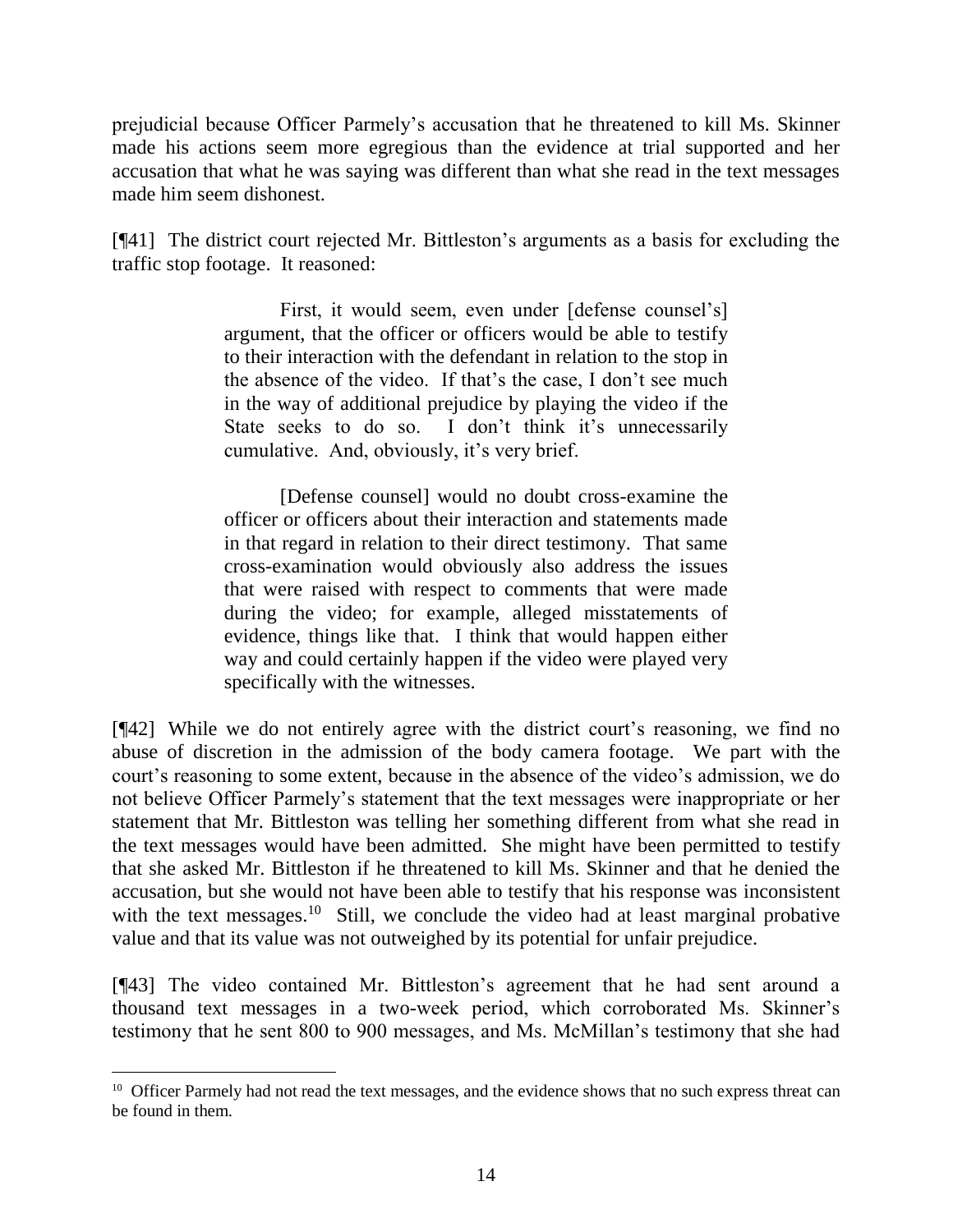seen in excess of 700 messages from him on Ms. Skinner's phone. It therefore had probative value. *See* 1 McCormick on Evidence § 185 (7th ed. June 2016 update) (footnote omitted) ("A fact that is 'of consequence' is material, and evidence that affects the probability that a fact is as a party claims it to be has probative force."). As to the cumulative nature of the evidence, we have said:

> There is no rule limiting the number of witnesses a party may call on a particular fact or issue. [W.R.E. 403](http://www.westlaw.com/Link/Document/FullText?findType=L&pubNum=1006377&cite=WYRREVR403&originatingDoc=I0b7bc588f79c11d99439b076ef9ec4de&refType=LQ&originationContext=document&vr=3.0&rs=cblt1.0&transitionType=DocumentItem&contextData=(sc.Keycite)) permits a trial court to exclude relevant evidence for "considerations of undue delay, waste of time, or needless presentation of cumulative evidence." This rule is to be used sparingly, because it excludes evidence which is concededly relevant and probative. *Towner v. State*, 685 P.2d 45, 49 (Wyo. 1984).

*Stickland v. State*, 2004 WY 91, ¶ 24, 94 P.3d 1034, 1046 (Wyo. 2004) (quoting *Mintun v. State*, 966 P.2d 954, 959 (Wyo. 1998)).

[¶44] The video lasted two and a half minutes, and thus did not unduly delay the trial or waste time. Additionally, we cannot say that hearing Officer Parmely testify to Mr. Bittleston's responses is the same for a jury as watching and hearing the responses from him. *See* Christopher B. Mueller and Laird C. Kirkpatrick, 1 Federal Evidence § 4:15 (4th ed. July 2018 update) ("When proof offered on a point is different in character or persuasive impact from other proof, the former is not merely cumulative of the latter."). We therefore agree with the district court that the evidence was not unnecessarily cumulative.

[¶45] The next question is whether the evidence's potential for unfair prejudice outweighed its probative value. We again agree with the district court that it did not.

[¶46] First, the video was only a couple of minutes in length, contained no displays of emotion, and ended with Officer Parmely letting Mr. Bittleston go. Against the entirety of the record, it had a limited impact, particularly in light of the tone and content of the one hundred-plus text messages admitted into evidence. As to Officer Parmely's misstatements about having read the text messages and about what they said, defense counsel had the opportunity, which he used, to show that she had not read the text messages, and that none of the text messages she eventually did read contained a direct threat to kill Ms. Skinner. Finally, we note that the video shows Mr. Bittleston denying the accusation that he threatened to kill Ms. Skinner and adding that he would not hurt her—statements he was able to have the jury hear without subjecting himself to crossexamination.